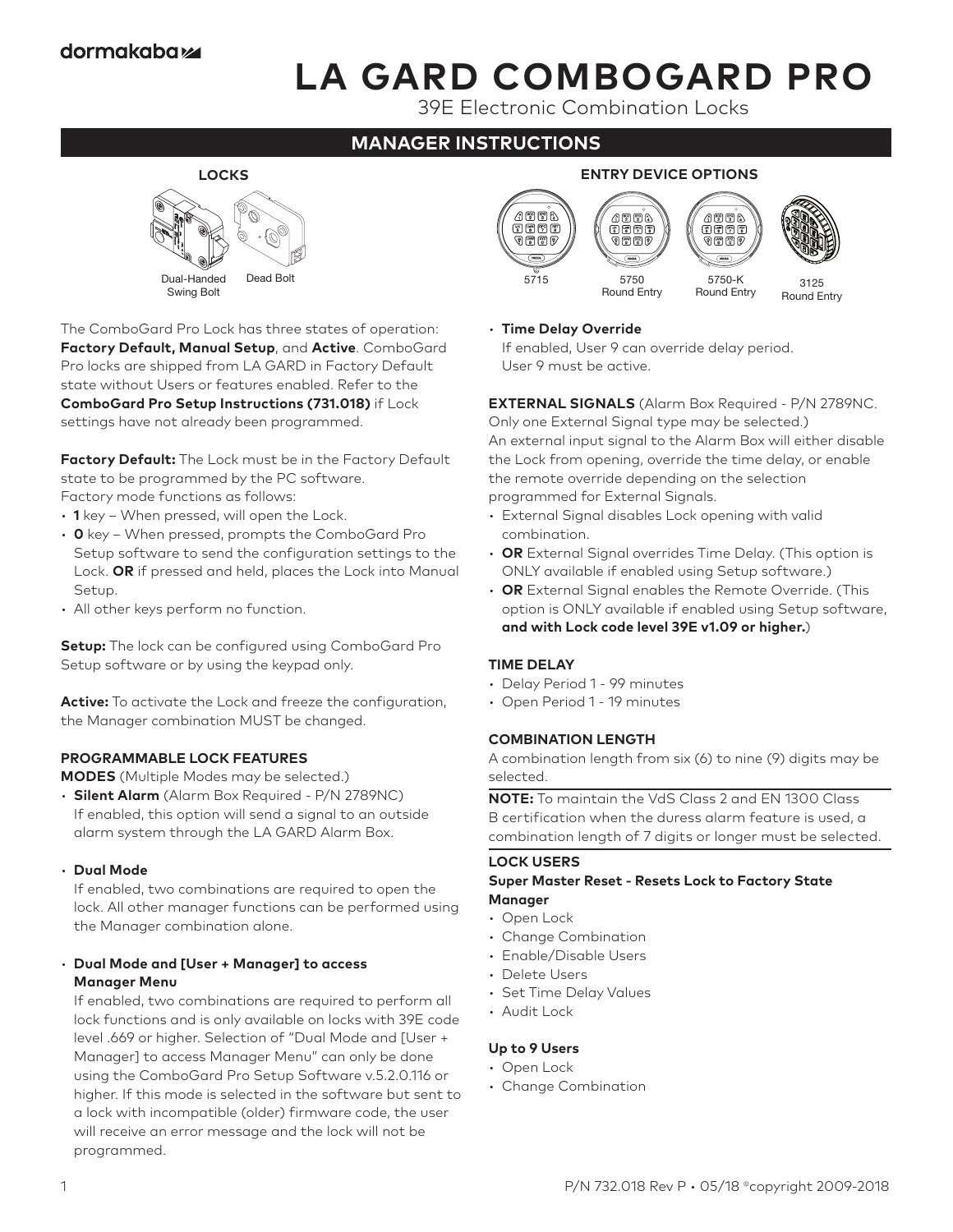# **STANDARD LOCK FEATURES**

# **Wrong Try Penalty**

- Entry of four (4) consecutive invalid combinations initiates a five (5) minute delay penalty.
	- Lock responses during the penalty period are as follows:
	- The LED will flash every ten (10) seconds.
	- If any key is pressed, the Lock will flash the LED and beep three times.
- Once the penalty period has ended, two (2) consecutive invalid combinations will initiate another five (5) minute penalty period.

# **Low Battery Warning**

- Repeated audio/visual signals (LED flashes/beeps) during Lock opening indicate the battery is low and should be replaced immediately.
- If the battery level becomes too low to safely operate the Lock, pressing any key will initiate the low battery warning. The battery must be replaced before the Lock will operate.

# **Audit Records**

- Lock records the last 63 events in non-volatile memory.
- Audit file cannot be deleted from the Lock.
- Only the Manager can audit the Lock.
- ComboGard Pro auditing software and an Interface Adapter are required to retrieve a Lock audit.

# **LOCK OPERATING CONVENTIONS**

- If a mistake is made while entering keystrokes, wait thirty (30) seconds and repeat operation.
- To access lock commands, enter combination and hold down the last digit until Lock double signals release and the LED stays on.
- In Dual Mode, two combinations are required to operate the Lock.

# **NOTE:**

- In Dual Mode, two combinations are required to open the lock. Manager Commands 1,2,3,7 and 9 can be performed using the Manager combination alone.
- In Dual Mode and [User + Manager], two combinations are required for all lock functions except to Change Combination. A valid User combination must be entered first, followed by the Manager combination to access Manager Commands 1,2,3,7 and 9.
- Lock must be opened within 4 seconds once a valid combination has been entered.
- To open a container with a Swing Bolt Lock, turn the container handle to the open position and open the door.
- To open a container with a Dead or Spring Bolt Lock, turn the keypad or dial to retract the bolt and open the door.
- When closing a container, verify that it has been secured.

# **LOCK RESPONSES**

# **Standard Operations**

Entry Devices with LEDs respond with both LED flashes and beeps.

• Single signal - one (1) LED flash and one (1) beep indicate the operation is complete.

- Double signal two (2) LED flashes and two (2) beeps indicate entry is valid or accepted.
- Triple signal three (3) LED flashes and three (3) beeps indicate invalid or not accepted.

**NOTE:** The 8130 Entry Device (no LED) responds with beeps only.

# **Additional Operations**

- Delay Period The LED will flash once every second.
- Open Period The LED will flash twice a second, and the Entry Device will beep every 10 seconds.
- If any key is pressed, the Lock will flash the LED and beep three times.
- Penalty Period The LED will flash every ten (10) seconds.
- Low Battery Warning During a Lock opening, the LED will flash and Entry Device will beep repeatedly.

# **SUPER MASTER RESET**

SMR will reset the lock back to factory state, but the SM code remains unchanged. The default code of 5-5-5-5-5-5- 5-5 must be changed before the Manager default code is changed or the Super Master Reset function will be permanently lost.

Process is as follows:

- Action Press and hold [0] key for 3 seconds
- Result Lock beeps twice and the LED remains ON throughout the entire process.
- Action Enter default code of 5-5-5-5-5-5-5-5. Press and hold last digit until the unit gives a double beep.
- Result Command Menu access is granted.

# **SMR has only 2 Command options available:**

- If press [0] = **Change Code**, (1 time use)
- Enter current default Super Master code of 5-5-5-5-5-5-5-5
- Enter new Super Master code (ex. 8-8-8-8-8-8-8-8) then double beep.
- Enter new Super Master code again to confirm (ex. 8-8-8-8-8-8-8-8) then double beep the SMR code is set.

**NOTE:** Once the default code is changed to a new code the code can never be changed. A reset box must be used to reset.

- If press [8] = **Reset the Lock**
- Lock will signal a long beep to indicate it was reset
- If any other key is pressed then the lock beeps 3 times and the operation is ended.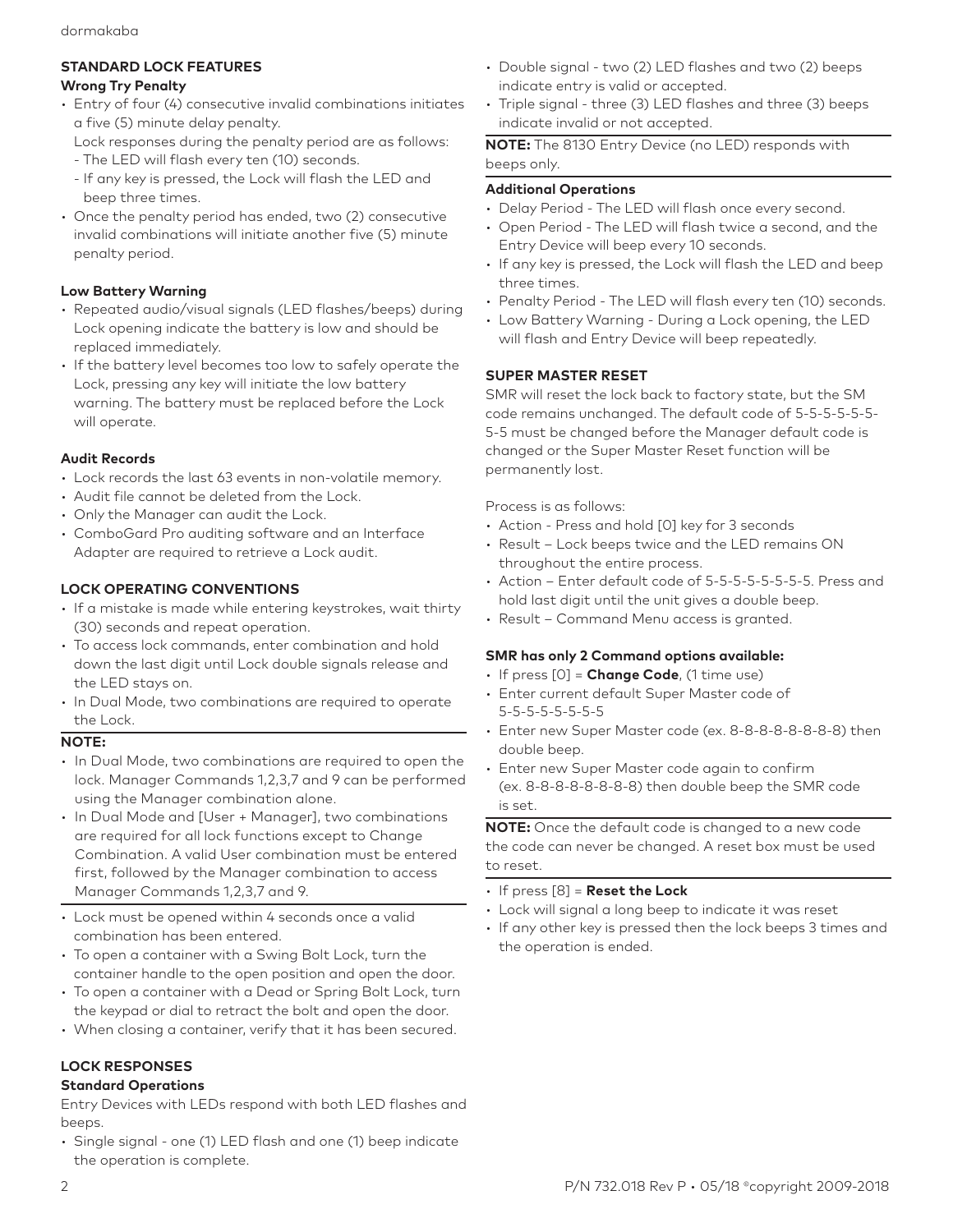## **MANAGER COMMANDS**

**NOTE:** If "Dual Mode and [User + Manager] to access Manager Menu" was selected during lock set-up, each command below requires entering User combination followed by the Manager combination and hold down last digit of Manager combination until Lock double beeps. Then release and the LED stays on.

# **COMMAND 1**

# **Activate User**

**NOTE:** Only Users added during Lock Setup will be available to the Manager for activation.

1. Enter Manager combination and **hold down last digit of combination until Lock double signals release and the LED stays on**.

#### 2. **PRESS 1**.

- 3. Enter User number (1- 9).
- 4.Enter the NEW User combination.
- 5. Re-enter the NEW User combination to confirm. User combination is now active.

#### **Reinstate User**

1. Enter Manager combination and **hold down last digit of combination until Lock double signals release and the LED stays on**.

#### 2. **PRESS 1**.

3. Enter User number (1- 9). User is reinstated.

# **COMMAND 2**

#### **Disable User**

- 1. Enter Manager combination and **hold down last digit of combination until Lock double signals release and the LED stays on**.
- 2. **PRESS 2**.
- 3. Enter User number (1- 9). User is temporarily disabled. The User combination is saved and will be valid once reinstated.

# **COMMAND 3**

#### **Delete User**

- 1. Enter Manager combination and **hold down last digit of combination until Lock double signals release and the LED stays on**.
- 2. **PRESS 3**.
- 3. Enter User number (1- 9). User is deleted.

#### **COMMAND 7**

**Audit Lock** (ComboGard Pro auditing software, AuditView or LgView3X, and a LA GARD Interface Adapter are required)

To audit the Lock using ComboGard Pro AuditView Software, you can also refer to **ComboGard Pro AuditView User Instructions (786.0310)**.

# **Start the Auditing Software Program:**

- 1. Plug the USB or Serial Interface Adapter into an available port on the PC.
- 2. Plug the appropriate audit cable for the Entry Device into the USB or Serial Interface Adapter.
- 3. Start auditing software program.
- 4. From the auditing software, select the **Configuration** menu on the Menu bar.
- 5.Select the appropriate COM port from the list

#### **Audit the Lock:**

- 1. Connect the audit cable to the Entry Device.
- 2. Enter Manager combination and **hold down last digit of combination until Lock double signals release and the LED stays on**.
- 3. Click the **safe icon** button or select **Start Acquisition** from the Actions menu on the Menu bar.
- 4. **PRESS 7**. The Entry Device will beep once and the audit records will be transmitted to the PC for display on the screen.
- 5. Once the audit is complete, disconnect the audit cable from the Entry Device.

#### **Check User Status**

- 1. Enter Manager combination and **hold down last digit of combination until Lock double signals release and the LED stays on**.
- 2. **PRESS AND HOLD 7** until double signals twice.
- 3. Enter the User ID number (1 to 9)
	- Lock response:
		- One beep User is active
		- Two beeps User is disabled
		- Three beeps User is deleted
		- One long beep User is blocked

#### 4.To exit **PRESS 0**

## **COMMAND 9**

#### **Set or Change Time Delay Values**

**NOTE:** If Time Delay is active, it may only be deactivated or the Delay value "decreased" during an Open Period.

1. Enter Manager combination and **hold down last digit of combination until Lock double signals release and the LED stays on**.

#### 2. **PRESS 9**.

3. Enter two-digit Delay Period value (00 to 99 minutes) followed by the two-digit Open Period value (00 to 19 minutes).

**NOTE:** Entering "0000" will deactivate the Time Delay Feature.

4.Re-enter the Delay and Open Period values to confirm.